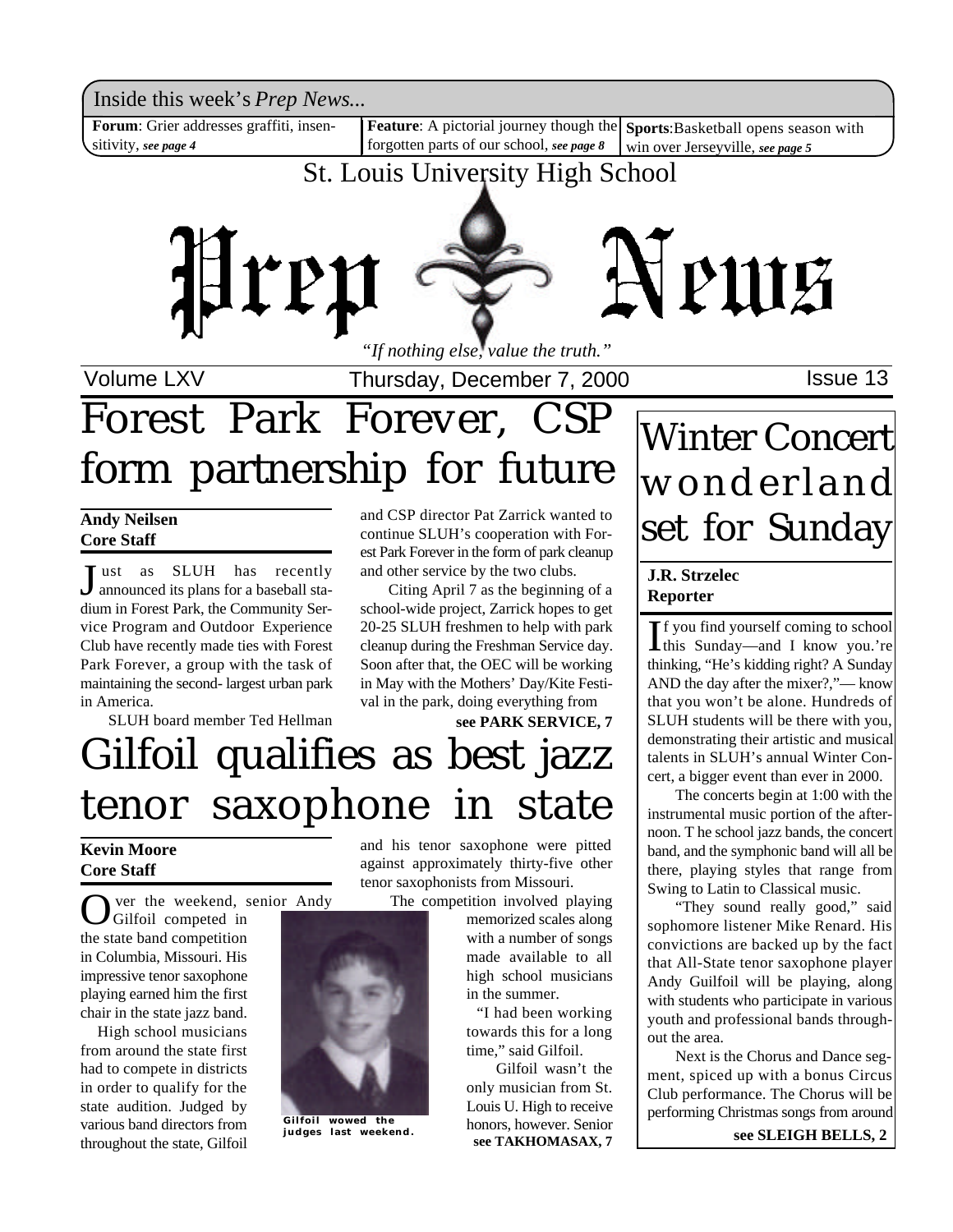## Freshman teachers meet to discuss workload *Group discusses workload, stress*

#### **Brian Kane Reporter**

Example 1 at this year, the St. Louis U. High<br>administration convened with the administration convened with the freshman teachers to discuss the workload being experienced by freshmen. The meeting was the result of several changes, especially in the schedule, which have impacted freshman for the first time this year.

According to Dean of Academics Art Zinselmeyer, the agenda of the meeting was discussing concern about "the freshman curriculum and the homework load." The secondary purpose was the issue of study skills among the freshman class.

Zinselmeyer noted that the meeting was not to change policy, but a time for the teachers to get together and discuss their thoughts and feelings about the year so far. "It's been more of a conversation than a meeting," he said.

An invitation was extended to every freshman teacher. A majority of the teachers actually attended. The reasons for concern originate with this year's new schedule: the addition of a full year of biology, a full year of history, and the infamous seven-period day.

While the addition of the seventh

period creates a forty-five minute utopia for many upperclassmen, there has been a considerably negative impact on the freshmen. While it is not impossible for freshmen to have a free period, the availability of one is non-existent more often than not.

An integral part of the discussions which occurred during the meetings was the results of the surveys freshmen completed during their senior advisement sessions earlier in the year. Zinselmeyer seemed confident in their results.

A specific point of success was that there was a 3% drop in students having difficulties with their courses, and a 5% rise in students handling all of their work well. He made reference to the likely possibility of using the surveys later in the year, as well as for next year's sophomores at the beginning of the year.

English teacher Tim Curdt mirrored Zinselmeyer's great praise for the use of the surveys. "It's good to get the data instead of relying on the subjective impression of a few individuals," he said.

While there were many good remarks made about the meetings, there is still the remaining problem of what changes—if any at all—are to be made to the freshmen workload.

The importance of activity periods was a topic which also found its way into the meeting. Foreign language and math department teachers noted that they are seeing fewer students for extra help at activity period than they would like to see.

Math teacher Don Steingruby specifically stated, "Sometimes it seems the freshmen are overscheduled, meaning that we have a lot of activity periods when they have to do stuff, and it's hard to meet with the kids. It didn't seem that way last year."

Tom Flanagan, also a math teacher, seemed concerned with the added period to the freshmen workday. He said, "The schedule that the average freshman has this year is similar to a schedule that a freshman who chose to take zero hour would've had last year, but this year the freshmen didn't have a choice. They were given that. It just doesn't seem to be a wise way to go about changing the schedule."

The issue of whether or not to make changes to the schedule may be a difficult one to decide. There has been a pretty decent balance of pros and cons so far in the conversations. While the work level may have raised, grades for the first quarter have as well, according to Zinselmeyer. All in all, many see the meetings as a success.

## SLEIGH BELLS

#### (from 1)

the world. Traditional songs like "Deck the Halls" and "Joy to the World" will be accompanied by folk songs like "Riu Riu Chiu" and "Bethlehemu."

Freshmen participating in the Fine Arts survey course will join in both the Chorus and Dance sections. The freshman dance was choreographed by senior Mark Milford, who has been taking dance at SLUH ever since he came here.

Milford is not the only student doing choreography, though. Senior Kurt Kleinberg has been working since this past summer on a dance to the popular Backstreet Boys song "Everybody (Backstreet's Back)."

Joining him are fellow seniors Tom Freesmeier, Matt Burke, Matt Chartrand, and STUCO religious commissioner Joe Nagle.

Following the "boy band" idea, Dance teacher Jan Strzelec asked Abby Powers and Christina McArthur, two students of hers at Lindenwood University, to choreograph a dance to N'Sync's hit "Bye Bye Bye." The Dance II class will be performing it on Sunday.

Sunday is not just about the concerts, though. The SLUH Speech Team will be hosting the 2nd Catholic Speech League

meet of the year. SLUH won first place last time, and the team hopes to repeat its victory.

With all these events, there's a good chance that half the school will be exhausted come Monday morning.

 For senior Mike Nigh and junior Chris Storey, that exhaustion may come sooner. Both of them will be participating in all of the concerts as well as the speech meet.

One thing is certain. If you come into school on Sunday, you won't be bored. For a quick recap: Band at 1:00, Chorus/ Dance at 4:00, \$1 admission. See you there.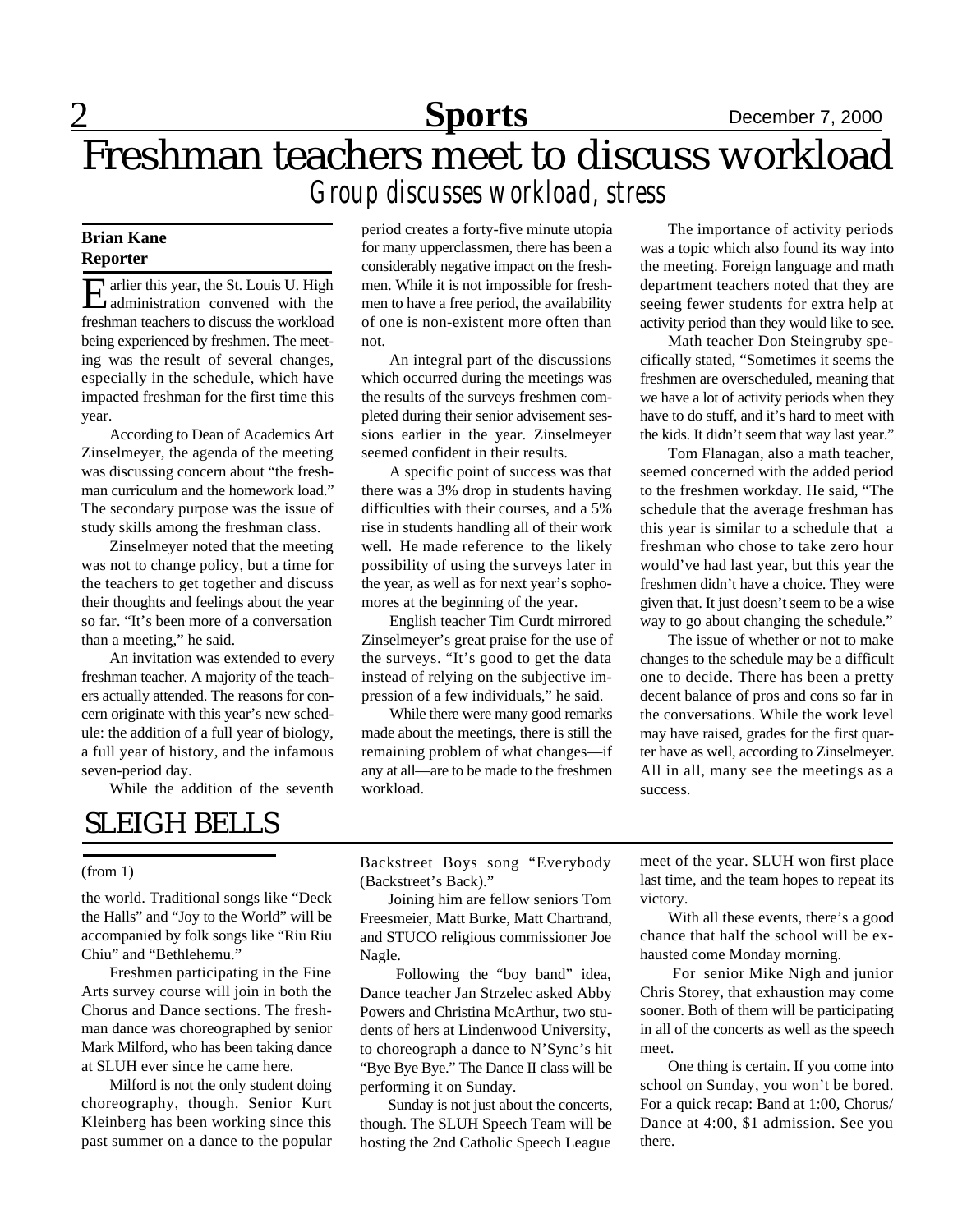## December 7, 2000 **Editorial** 3

## **Commentary**

Elfrink rides the roller coaster of college applications

#### **Tim Elfrink Editor in Chief**

I hate college. If you are a senior at SLUH, chances are you<br>made it through three and a half years of high school with the hate college. If you are a senior at SLUH, chances are you idea that your work would lead to a trip to college somewhere down the line. If you're anything at all like me, after about 10 minutes of looking at a college application, you're probably pretty close to screaming with frustration and abandoning altogether the notion of furthering your education after high school.

I spent the first few months of school this year trying to figure out why these seemingly innocuous lists of personal questions and the odd essay filled me with such a sense of anxiety and dread. I came to the same conclusion reached by many in my situation: between a busier-than-ever school year and newfound responsibilities at school and work, the approaching deadlines of college applications simply had no place in my schedule.

This seemed a reasonable enough explanation for my loathing of the college process, and one easy to complain about. But then I realized that, even on nights with absolutely no other responsibilities, I still could not bring myself to touch these hated forms. So another possibility presented itself, one that I think many of us overlook and that may be the underlying cause for the distaste many of us feel for the college application process: for most of us, this will be the first truly independent decision of real weight we must make.

The more I pondered this explanation, the more I realized its

truth. The reason I always quietly diverted the conversation when my parents tried for the millionth time to ask me where I wanted to go to college, the reason I felt the approaching application deadlines like a bullet train through my intestines, was that the decision terrified me.

 In picking a college, we must weigh the chance to stay in an area familiar to us and close to family with the more intimidating, but more exciting, option of a school far from home. There are a million reasons why any college could be wonderful, and a million reasons why we could be miserable there, and no matter how much research and thought we put into the decision, most of us still feel underprepared. We are being asked to figure out where we are going to be happy for the next four years, and, as Fr. Harrison reminded us at the Thanksgiving mass, we have no other option but to make this decision, because SLUH will simply not have us back next year.

It's ironic that people like me have spent much of their adolescent lives pushing and pulling for more authority and the chance to make life-changing decisions on their own, yet when a real-life chance to do exactly that presents itself, it fills many of us with dread, not excitement.

But if we admit that the pain of the application process is caused mostly by our fear of making such a major decision, we can also move past this feeling and instead savor the excitement inherent in the choice. If you're a senior, imagine yourself four years ago as compared to today, and then imagine this change

**see ELFRINK, 10**

# LETTERS TO THE EDITOR

## Neuner implores students to pick up after themselves

To the editors and student body:

Recently, the student commons was closed because of the horrible condition of the entire room. With trash between the couches and fruit flies all over the place, it was not a great place to be. I very much agree with the decision to close the commons, and I want to say that I do not think the problem of students not picking up their trash is limited to the commons.

I have seen many instances all over the school of students not picking up trash. There are candy wrappers and papers all over the classrooms and hallways, students leaving the library while they are waiting for their own papers to print up (causing the library to become cluttered with paper by the end of the day), and I have even seen a potato chip bag and water bottle in the library lounge area. First of all, food is not allowed in the library, but this student did not even have the decency to throw his trash away.

How physically inept are we at SLUH that we cannot throw our own trash in the many trash cans that are provided for us? Are we all that lazy that we cannot spare five seconds out of our lives to get up and throw away a simple piece of paper in the trash cans instead of sitting there wherever we are and throwing the trash on the ground?

Unfortunately, the mindset of many students is that the maintenance staff will clean up after us and pick up the trash we leave behind. That is not their job! The maintenance staff has more important things to do than mother us and clean up after our messes.

We must take the initiative of reminding students who do not throw their trash away that trash belongs in the trash cans, not on the floors or between the couches or stuffed on top of the lockers in the locker room. As Mr. Clark said when he closed the commons, this is our school. All of us at SLUH must be willing to take care of it.

Sincerely, David Neuner, '01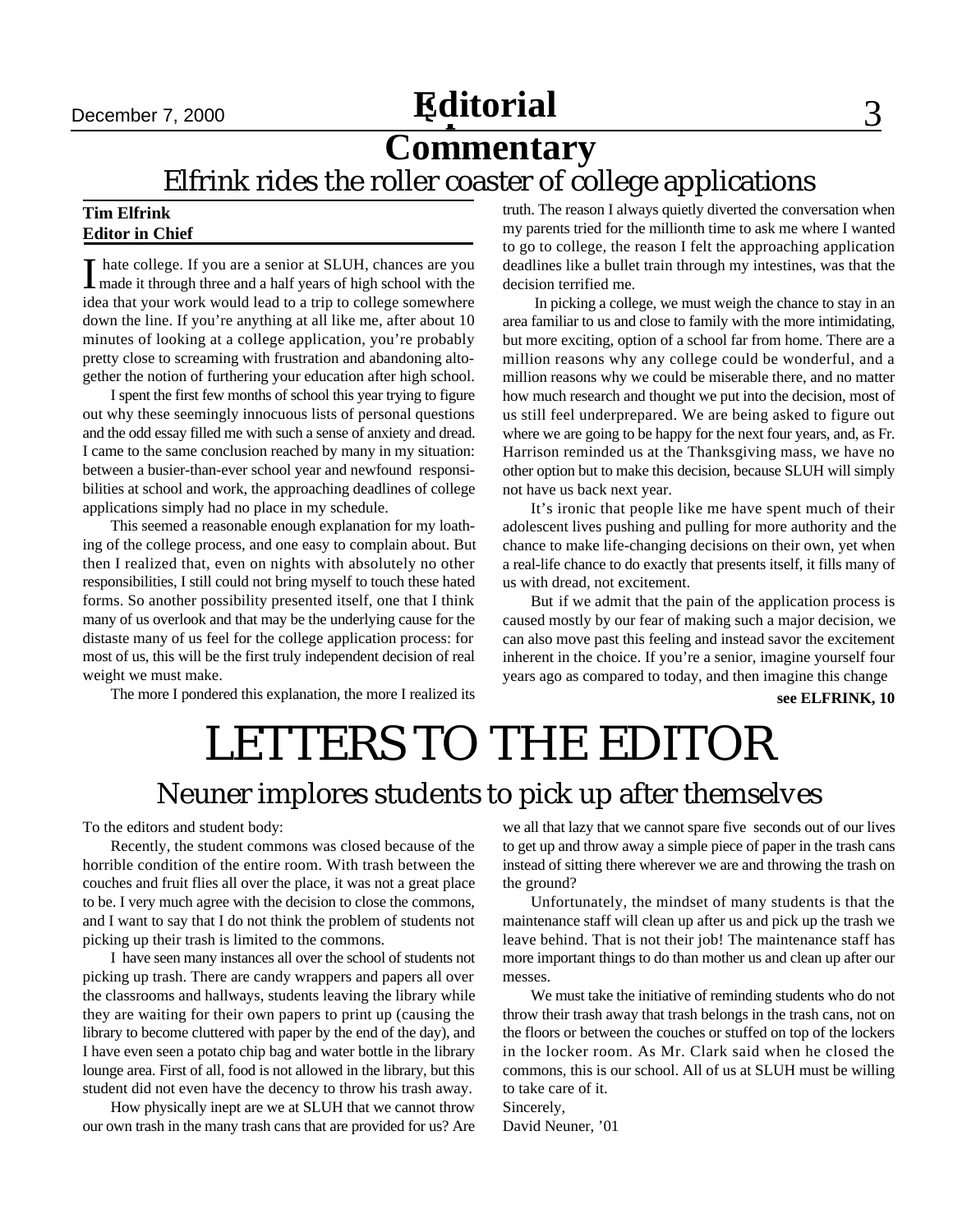## LETTERS TO THE EDITOR Mr. Grier decries racial prejudice **Editorial**

#### To the editors:

This letter began with a small incident; one might even call it petty. But that incident has led me to a larger question that I think will be of interest to all in the St. Louis University High School community.

It is oddly appropriate that, during this quarter in which I'm teaching poetry to juniors, I would come across this bathroom rhyme:

> Twas the night before Christmas and all through the house Mr. Greer is a nigger and not a mouse.

I went through several stages of thought. I tried to decipher the exact meaning of this passage. I used all the skills I'd shared with my students, but still could not determine the form of the poem or its purpose. The line breaks disrupt the rhythm of the children's rhyme without any purpose or effect, and the central term, "nigger," is defined solely as something that is not a mouse.This definition would make us all niggers, I suppose. Perhaps I should be more understanding of the limitations the author's canvas imposed on him; were I a bathroom poet, I too would be frustrated that the stingy margins of toilet-paper dispensers do not provide me ample space to create lines with consistent rhythm or to develop fully my definition of "nigger."

I ran through the litany of self-centered questions: Who wrote it? Why did he write it? Within a short time, however, I began to focus on a more important question: How? In other words, under what conditions would such a thought become expressible? I have arrived at an answer I consider to be useful: Whoever the person, whatever the cause, anonymity provided the necessary cloak.

I can understand that students would want immediately to distance themselves from this act. In fact, one student told me earnestly, "That [behavior] is not representative of this school." I would be glad to grant him that I've not seen "nigger" etched

onto any other surfaces; however, I do think the larger lapse behaving or speaking without regard to another person's dignity — is more prevalent than one would imagine. Not surprisingly, anonymity provides the perfect vehicle for our most vicious words and actions. Anonymity hides the source of the insult, making him either unpunishable or, as I will argue later, blameless.

This incident made me think of a few other such anonymous remarks I've seen written on other walls here or heard yelled or muttered in the halls. On the Sunday of the Family Mass, I went to the restroom and saw sexual comments about a woman faculty member. I failed to meet the challenge of considering this incident fully until something similar happened to me, but I hope to remedy that by reporting it here. As I recalled this event, I realized that the sexual conjecture was, on its face, more threatening than the one I received because it contained her name and expressed a desire to violate her person, whereas the holiday verse only placed my name in a rather nonsensical rhyme. Yet the cases are similar in that both authors found the freedom to attach nasty remarks to another's name in an act that hid his own.

Then there are the hallway remarks. These remarks take place under a different kind of anonymity, one far more prevalent than the others — the anonymity provided by being one member of a crowd. Under this type of cover, people will do everything from mocking a peer to making ridiculous and indefensible generalizations about what makes one a hoosier, ghetto, gay, or "womanly." If confronted about these generalizations, the person will respond that he is simply "being a guy" or that he is blameless because "everybody does it." In these cases, the group in which he claims membership provides his cloak of anonymity. The critic should give up trying to correct or punish him because the one culprit multiplies into a thousand clones, a group that is "right" not because of special insight or compassion, but because they claim to be a majority, a norm. This group can neither be counted, corraled, or condemned; it expects those who would like

**see GRIER, 7**

## STUCO, Nelly wish a happy holidays

#### What's up, Jr. Bills?

Well, I'll tell you what's up. We have a busy weekend, and Spirit Week lingers in the near future like the flies in the Commons, so go to Schnucks and buy all the bread and milk you can because that is what you're supposed to do in St. Louis whenever it snows.

First off, you had better be bringing in your items for your homeroom's Bosnian family. If you aren't, Nelly said that he would not give it up for the St.L anymore, and we can't have that. The last day is December 15th.

Do your stretches and practice your \*NSYNC moves because the STUCO Xmas Mixer is on Saturday. Nelly, Mandy Moore, New Kids on the Block, Santa, three elves, Dasher, and Vixen will be in attendance. Sorry, but Rudolph cannot attend

though he sends his regards.

Finally, Nelly has doubts about Spirit Week being any fun. I had to tell him, Nelly, you're living in a world of make-believe, with flowers, bells, leprechauns, and magic frogs with funny little hats. Spirit Week is going to be off the hook! To which he replied, "Word." There will be lots of Twinkies to be eaten, crazy clothes to be worn, and peps to be rallied.

I think that is enough nonsense for one letter, but before you lose interest, here are some good synonyms for nonsense: tomfoolery, ballyhoo, highjinks, shenanigans, and my personal favorite, bunk. Thanks for reading. Sincerely,

Paddy Kelleher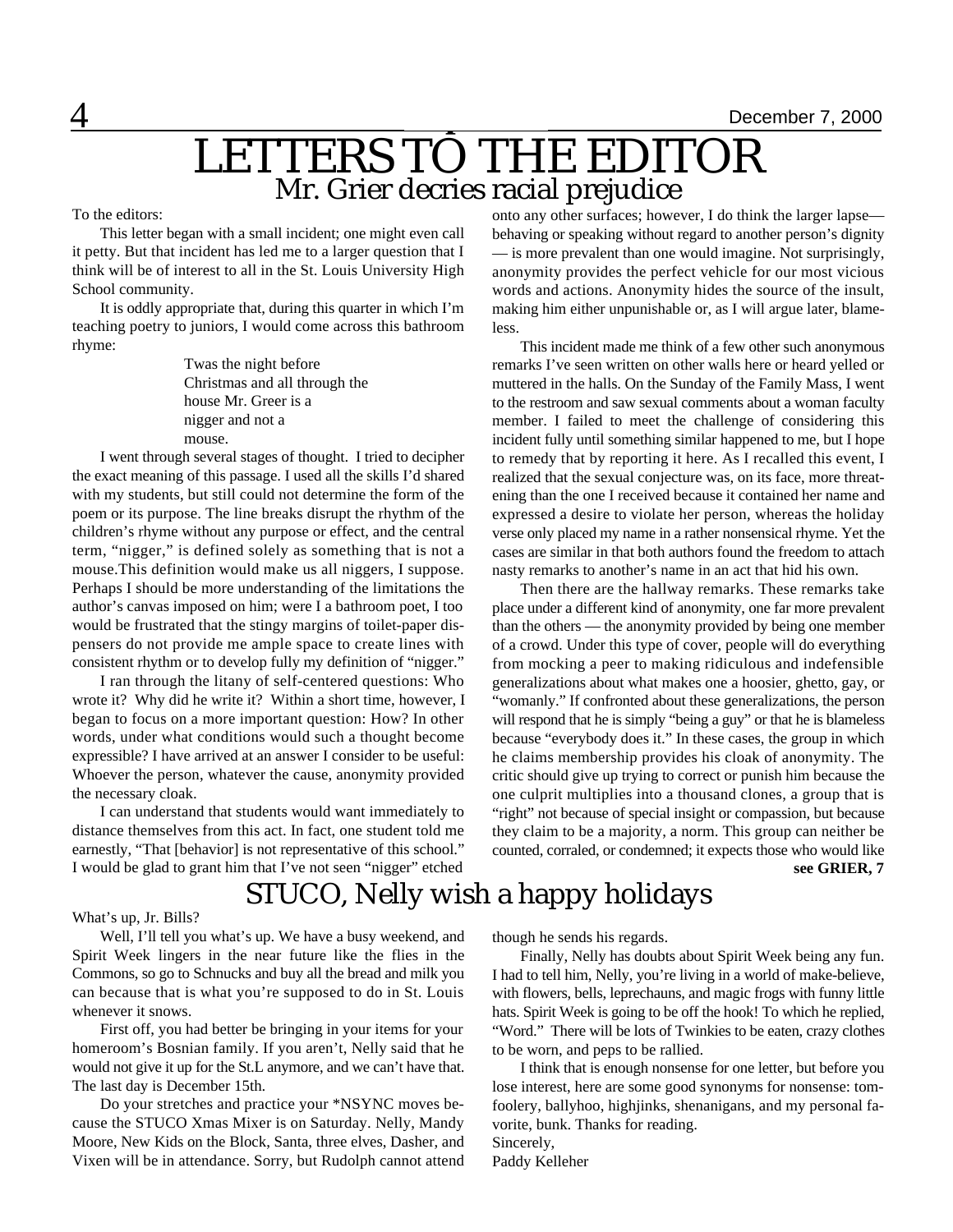## **Sports** December 7, 2000 **Sports** 5 Basketbills open with victory; set to face Eureka in Webster tournament

#### **Shawn Furey Reporter**

W ith six games already under their<br>belts, the Jerseyville Panthers looked to roll over the Junior Bills on Sunday in the second annual Full Court Classic at Edwardsville.

Jerseyville looked to take advantage of SLUH's first-game rust, but the Jr. Bills, despite some sloppy play, ruined the Panthers' plans and left Illinois (except for Troy Lindbeck, current resident of the east side), with a 54-41 victory.

Most of the game was an evenly played contest, with fouls hurting the Jr. Bills early. Senior center Kyle Bruno quickly picked up two fouls and was put on the bench for the rest of the first half. The absence of Bruno's height seriously took away from the Bills' ability to rebound successfully.

Head coach Don Maurer said," We really need to improve boxing out. We did a bad job rebounding."

The rebounding led to some second chance points for Jerseyville's star center Brent Hawkins, who finished with 22 points and 12 rebounds. Hawkins offen-



**drawing by Mike Garcia**

sive production was countered by the Jr. Bills' tandem of Troy Lindbeck and Chris Lowes, who scored 15 and 13 points, respectively.

The game was somewhat sloppy for both teams. SLUH had trouble making and receiving passes successfully, as did Jerseyville. Also, the teams combined for 32 fouls.

With the score close as time wound down, Jerseyville's Hawkins fouled out. The absence of their big man allowed the Bills to pull away and gain a seasonopening win.

The Bills hit every shot solidly from the line, and shot well all game, going 20 for 27 overall.

Of the win, Bruno said,"It was not a real good game, but it is nice to know we can beat a good team while playing below our potential."

"It was a good win, but we will continue to improve," Maurer said of the game overall.

The Jr. Bills have a big weekend ahead of them in the Webster Hoops Classic when they are looking forward to showing their true abilities.

# Puckbills outshoot St. Mary's Dragons 36- 13, but settle for a respectable 2-2 draw

#### **Jon Neff Reporter**

Coming off last Monday's 7-6 victory<br>
over Althoff, and with a record of 2-**T**oming off last Monday's 7-6 victory 2-1, the Puckbills took on the St.Mary's Dragons last Saturday night.

It looked like it would be an easy game for the Jr. Bills as they fired a barrage of shots at the St. Mary's goalie. The Dragons, however, were undaunted by this offensive attack and scored on a bad-angle shot that somehow snuck past goalie Chris West.

Even after this goal, SLUH's offense refused to let up, and their defense held St. Mary's to only four shots in the first period. They were finally rewarded for their persistence when center Chris Prater won a faceoff from the right circle in St. Mary's zone. Prater laid a perfect pass onto the stick of winger Bob Lachky who backhanded a shot from the slot that beat St. Mary's goaltender with 15 seconds left in the first. SLUH's first period dominance was seen in the 14 to 4 shot total in their favor.

The second period was played with the same fierce attack, and even with Joe Mantovani being sent to the box on a questionable call for unsportsmanlike conduct, the offense still had some great shorthanded opportunities.

The Jr. Bills scored again when Todd Turner blasted a shot from the blue line that was knocked in off the rebound by Tim Mudd, with assists from Mike Macauley and John Greffet, to go one up

on St. Mary's with 1:28 left in the second. St. Mary's refused to give up, and with stellar netminding, they were still in the game.

St. Mary's evened the score when a St. Mary's winger stole the puck from a SLUH defenseman at his own blue line. He broke out, skated right down the center of the ice on a breakaway, and put a shot past West with 8:48 left in the third.

While SLUH continued to pelt the St. Mary's goalie with shots, he held his ground and turned away everything they could throw at him and the game ended in a 2-2 tie, despite SLUH's out-shooting St. Mary's 36-13.

Prater commented, "We played agressively, but despite our high number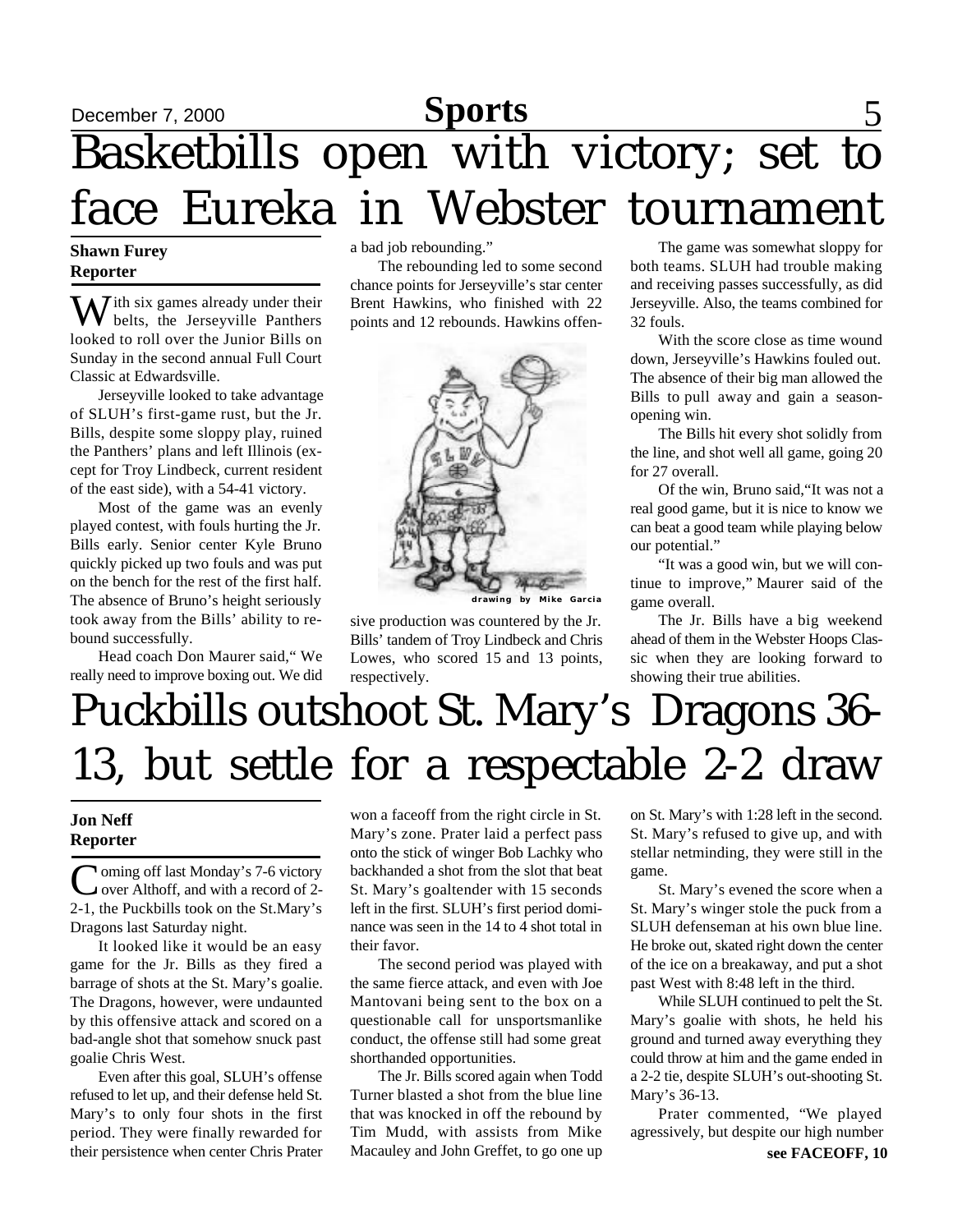## **6** December 7, 2000

### CBC where they faced off against the rival Singletbills pick up two wins on the road

### **Mike Smallwood Reporter**

The wrestling team had two matches<br>this past week and came out victorihe wrestling team had two matches ous in both close, hard-fought contests.

Last Thursday, the team competed at Windsor and continuously wore down their competitors. In the 103 lb. weight class, SLUH had no competitor, so the spot was open and the Windsor Owls took an early 6-0 lead.

Robert Nahlik (112 lbs.) started SLUH in the winning direction after his opposition chose the down position to start the second period. He got three nearfalls, picking up eight points, to win the match 9- 3. Nick Born (119 lbs.) attacked his opponent and put his full intensity into the match, getting a pin in only 1:02. Sean Staed (125 lbs.) rolled his opponent all over the mat, wearing him down for a 10- 2victory. Stan Niemeier (139 lbs.) continued the SLUH way by outlasting his opponent and earning a 10 to 6 victory.

After Windsor finally got a win at 135, the teams were in a close match with the score SLUH 16, Windsor 12.

The 140-lb. match started out fast, but Mike Huelsing outlasted his man as the matched slowed and won by major decision (by eight or more points) 10- 2. Colin O'Brien (145 lbs.) also overpow-

ered his opponent and pinned him 2:44 into the match.

W i n d s o r picked up a decisive win a 152, but Ben Purcell countered with another major decision in the 160 lb. weight class. He embar-

rassed hi soponent

still won 40-27.



**Brian Wallisch puts the hurt on his CBC opponent.**

Cadets. Again SLUH gave up the 103 -lb. weight class, but this didn't matter since CBC forfeited at 112 and 119 to Rob Nahlik and Jim Pagano. At 125, Sean

Staed worked his opponenet down to a pin at 2:55.

Losing 18-6, CBC clawed their way back into the match by winning at 130, 135, and 140 to take a 21-18 lead over the Jr. Bills. Colin O'

Brien came out

ready to wrestle and took down his opponent seconds into the match. As soon as he was able to pressure him onto his back, it was over as O'Brien pinned his man at 1:20 .Joe Bommarito (152 lbs.) fought a tough match and took some chances but was able to hold out and get an 8-6 win, despite a reversal by the Cadet he was facing.

#### **see SPANDEX, 10**

## T-Bonebills lose to Lancers; continue to improve

On Tuesday, the team traveled to

with a burst of energy in the third period to win 15- 3 and put SLUH up 30-15. Dan Wankum (171 lbs.) didn't give his opponent chance to get into the match, pinning him in 1:32. This victory guaranteed the win, and John Horman (189 lbs.) added to the final score with a 14-4 win. SLUH gave up two forfeits at 215 and 275, but

#### **Jeff Dueker Staff**

L ast Friday, head coach Terry Murray's swimmers ventured to Lafayette to test their skills against those infamous Lancers, and they came up short, losing 103-82. The Swimbills also lost to Parkway Central last Tuesday, 100-79. Although the team is now 2-2, winning meets is not the most important thing in the world.

"We are doing very well," said Murray, "and Parkway Central and Lafayette are top-five state teams anyway."

"Our swimmers also keep qualifying for state," added Murray, "and we already have 9 qualifying times in 3 meets."

It is also very hard to win meets in swimming and diving.

"Winning a meet requires depth, multiple event swimmers, and a strong diving team," says Murray.

This year's team has multiple event swimmers and depth, but the diving team is still under construction.

"We only have one diver, Keith Peterfeso, and the other 3 divers are in training," stated Murray, adding that diving points count for half of a team's points at a meet.

As far as constructing a team for state, the Speedobills are doing very well. Five swimmers qualified for state in the past two meets. Freshman Kurt Doll qualified for the 200 Freestyle, freshman Gabe Toennies qualified for the 200 Medley, sophomore Tom Heafner qualified for the 100 Butterfly and the 100 Breast, sophomore Carl Thompson qualified in the 500 Freestyle, 200 Medley Relay and the 400 Medley relay, and Junior Greg Szewczyk qualified for the 100 Freestyle and the 100 Backstroke.

In other news, the swim team will return to Forest Park Community College pool this Monday when it is reopened.

"We have a very good team," said Coach Murray, so come out and see them sometime. The team has the Marquette Relays at Marquette Friday and Saturday. Next week the team will meet Parkway South on Tuesday and Parkway West on Wednesday; both games will be at the newly rebuilt Forest Park Community College Pool.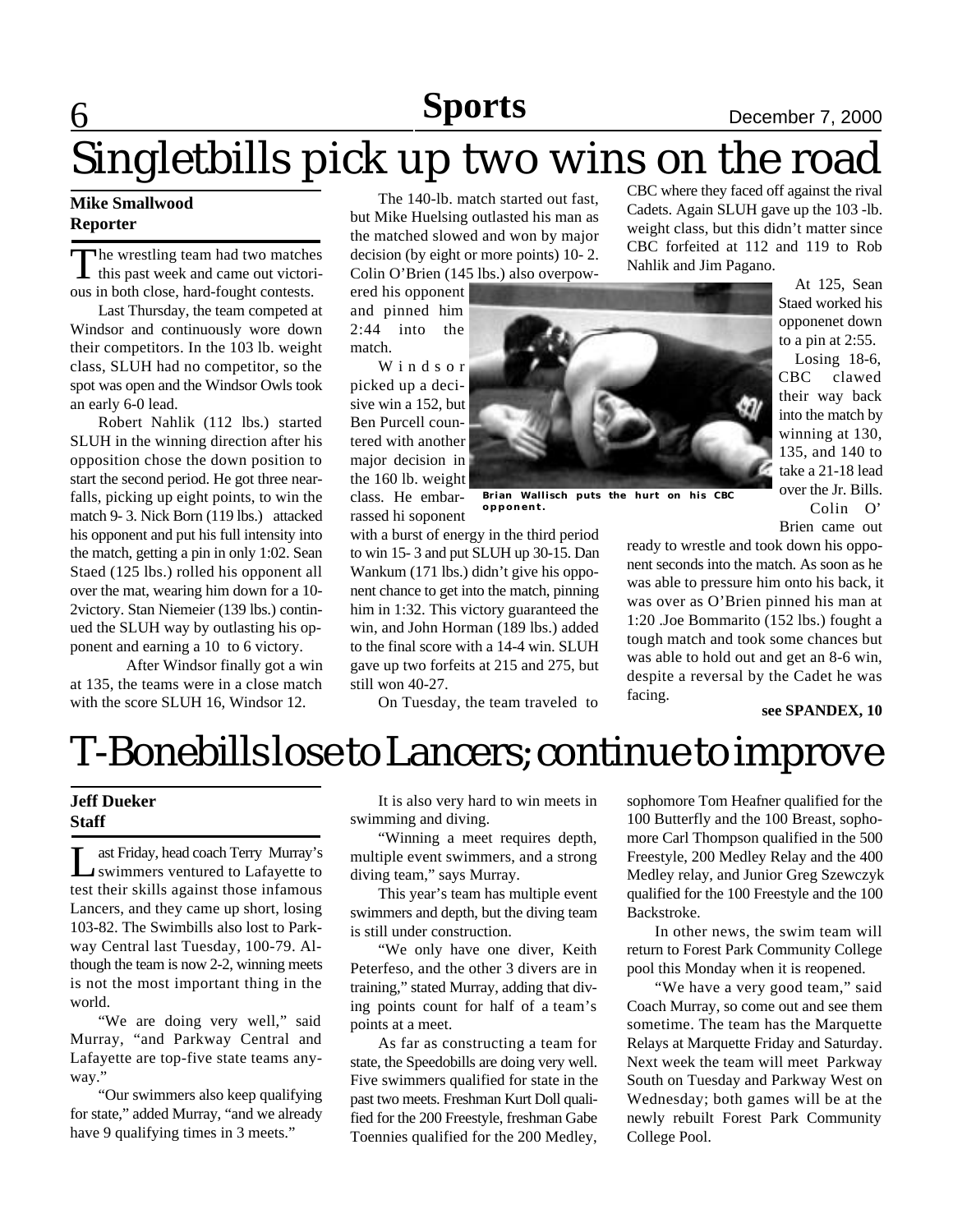#### (from 4)

correct its behavior instead to condone or tolerate. The anonymity of the group provides the terrible freedom to speak venomous ideas without fear of correction or punishment. Like the anonymous writer, the man-in-the-mob considers himself blameless.

I think many more of us can recall times when we have fallen into this trap — excusing ourselves and our compadres from wrong-doing in the name of group identity. Anonymity, then, can sometimes place a person not alone, but solidly within a larger group. With the comments I have heard and seen, I cannot then dismiss the broken verse I read as a blue-moon occurence. On the contrary, I consider it a variation on a common but hurtful desire to vent malice without consequence.

TAKHOMASAX One way to meet the challenge of these breaks in the community is to change the way we communicate. The ideas we understand and agree with mark the boundaries of our community; thus, the ideas we accept define who we are. I am not at all suggesting that we ban the word nigger, that we stifle talk on sex, or that we do not speak about economics, gender, or sexual orientation. Rather, I am suggesting that we watch the ways in which we talk about people. Are we showing respect; are we looking twice? In other words, have we looked at both sides of the objects of our talk, the surface and the underside? Have we noted something positive about them to soften our hatred for their total difference from ourselves, something different to match our rush to consider them little more than our own

#### (from 1)

Mike Nigh earned the fourth alto saxophone chair for the district concert band at a competition held at Chaminade. Gilfoil's younger brother, Joe Gilfoil's trumpet playing earned him an alternate spot in the district concert band.

 Andy Gilfoil says he still hasn't decided whether or not he will study music in college. "I'm excited but also relieved," reflection, something similar to urge us to reincorporate those whom we thought utterly different and despicable? I am presenting a difficult challenge, one that I struggle with myself. I have made fun of someone, knowing I could not be blamed because the act would be popular and acceptable. I have described people in one-sided terms, forgetting to realize that we might be more different, or more similar, than I first imagined. I invite you all, then, to undertake the challenge I posed (and still pose) to myself: to respect people, to look twice, to speak with real consideration, to take responsibility for my words.

My father would be worried that I am angry. I am not angry; I'm merely disillusioned. Yet I have retained my hope that the few who accept this life-long challenge immediately will hold others responsible for doing the same. Rather than offering me pity to offset the contempt I already received, I invite you and remind myself to look to the challenge of respect. Although it is not present here, I have also retained and sharpened my sense of humor on this rude event. I have invented several possible endings that preserve the appropriate rhythm that the poet botched. I find them humorous.

All that aside, I look forward to the subsiding of the swirling winds of argument and bittersweet laughter. I look forward to returning peacefully to the job the high school offered me, one I undertook with an enthusiasm these events haven't the power to dim: teaching English literature.

Sincerely, Mr. Miles Grier

said Gilfoil. "(Winning the state competition) was at the top of my list of goals."



"It's good to encourage kids. If they get an answer right, tell them it was a lucky guess. That way they develop a good 'lucky' feeling."

—Jack Handy

### PARK SERVICE

#### (from 1)

selling sodas and kites to helping with the Ecolab presentations.

One of the best attractions and learning tools that Forest Park Forever employs, the Ecolab is a mobile trailer with research equipment and activities for learning about science and Forest Park. Forest Park Forever sees the Ecolab as a way for younger kids to gain more appreciation for the park and for science at once.

Forest Park Forever board member Eileen Rueth is working on the park's behalf to involve SLUH students in Forest Park activities.

"We've seen that kids tend to respond better to older teenagers and young adults rather than older presenters," Rueth said regarding Ecolab activities during the balloon race.

Rueth also believes that SLUH's "men for others" dictum makes SLUH students especially prone to volunteering, and hopes that they will reciprocate her enthusiasm for volunteer work. Forest Park Forever also hopes that SLUH students will volunteer for work in their offices.

"We are in the middle of reorganizing our storage facilities," says Rueth, "and would appreciate help building shelves and reorganizing our records."

Both Rueth and Zarrick hope to involve the entire SLUH student body eventually, making it possible for all students to participate in true commmunity building and city beautification.

They hope to present even more opportunities for volunteer work as time goes on, and want to foster a long-term relationship between Forest Park Forever and SLUH. "Although initial discussions involved Forest Park Forever and CSP, we want to encourage eveeryone at SLUH to become involed in these projects," Zarrick said.

As Rueth said, "Since SLUH is the closest neighbor, we want to have a working relationship that benefits both organizations as well the community."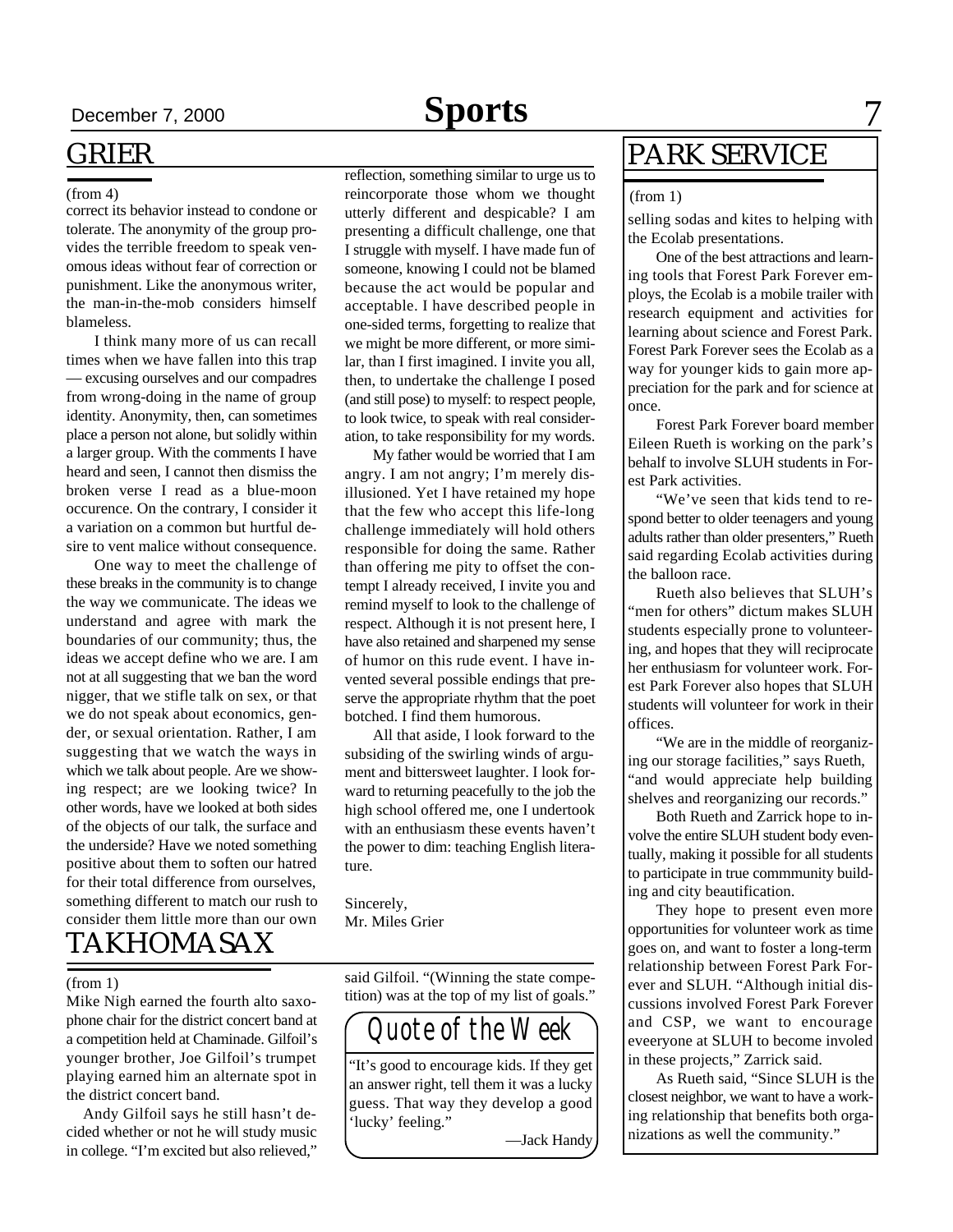## 8 **Feature Space Example 2000 Feature Space December 7, 2000**

# The U. High you never knew existed *Secret places in words and pictures*

#### **Narrative by Justin Austermann Photographs by Peter Bartz-Gallagher**

A few weeks ago, more than 300 students confidently guided tours over every inch of St. Louis U. High. Well, *almost* every inch. A few of the most intriguing recesses of the school were, for reasons I don't care to examine, left off the tour. In case you haven't come across some of these sites during your wanderings at the U. High, come along on the second leg of the tour that began at Open House.

Where better to begin than the boiler room? Behind the imposing, vault-like blue

door in the northeast corner of the weight room lies a room roughly the same size as the weight room. It's caged in on all sides by a maze of rusty pipes. The stairway against one wall meets a dead end at the ceiling. In the very center of the room sit three gigantic boilers. They sit immovable amid the foundations of the school, squat



**The mysterious entrance to the Billiken's former lair.**



**One of the ancient and garagantuan boilers**

and useless, like immense Billikens.

Next, walk through the rec room and into the rifle range. Remember, both rooms were dug out after the construction of the main part of the building. The dig was more extensive than the size of the rooms would suggest, and a long crawl space extends from the rifle range all the

> way to the computer lab, just behind the east  $w$  a  $11$ . C a r e f u  $1$ , though:the

floor of the crawlspace is nothing but mud.

Up the basement steps, now, and down the first floor corridor. As we go out the west doors (by the switchboard) toward the upper field, note the unobtrusive wooden door just below the pay phone. Legend has it that the Billiken itself lurked deep in a room beyond this door.

Out of the basement, now, and across the field to the theatre. It may be newer than the boilers, but looking at its guts, who can really tell? The drop ceiling of the bathrooms is supported by spider-like steel cables. You can't see it from the ground, though. If one was to view this cabled structure, he would have to hang over it on a twelve-foot wall ladder. By the way, don't touch the insulation it leaves a pretty bad rash.

It's a bit of a walk to our next destination: from the theatre to the tippy-top of the science wing.

After a brief stop at the third floor physics and chemistry classrooms, the stairs keep on going. The stair terminates at a tiny door, not quite 5-1/2 feet tall. The tiny, bare-brick room on the other side seems to have been forgotten for nearly two decades. Two musty shelves fill the cramped space, housing an assortment of outdated scientific magazines. Don't be surprised by the faint breeze; an air shaft in the ceiling leads directly outside.

**see SECRET, 9**



**The labyrinthine web of cables**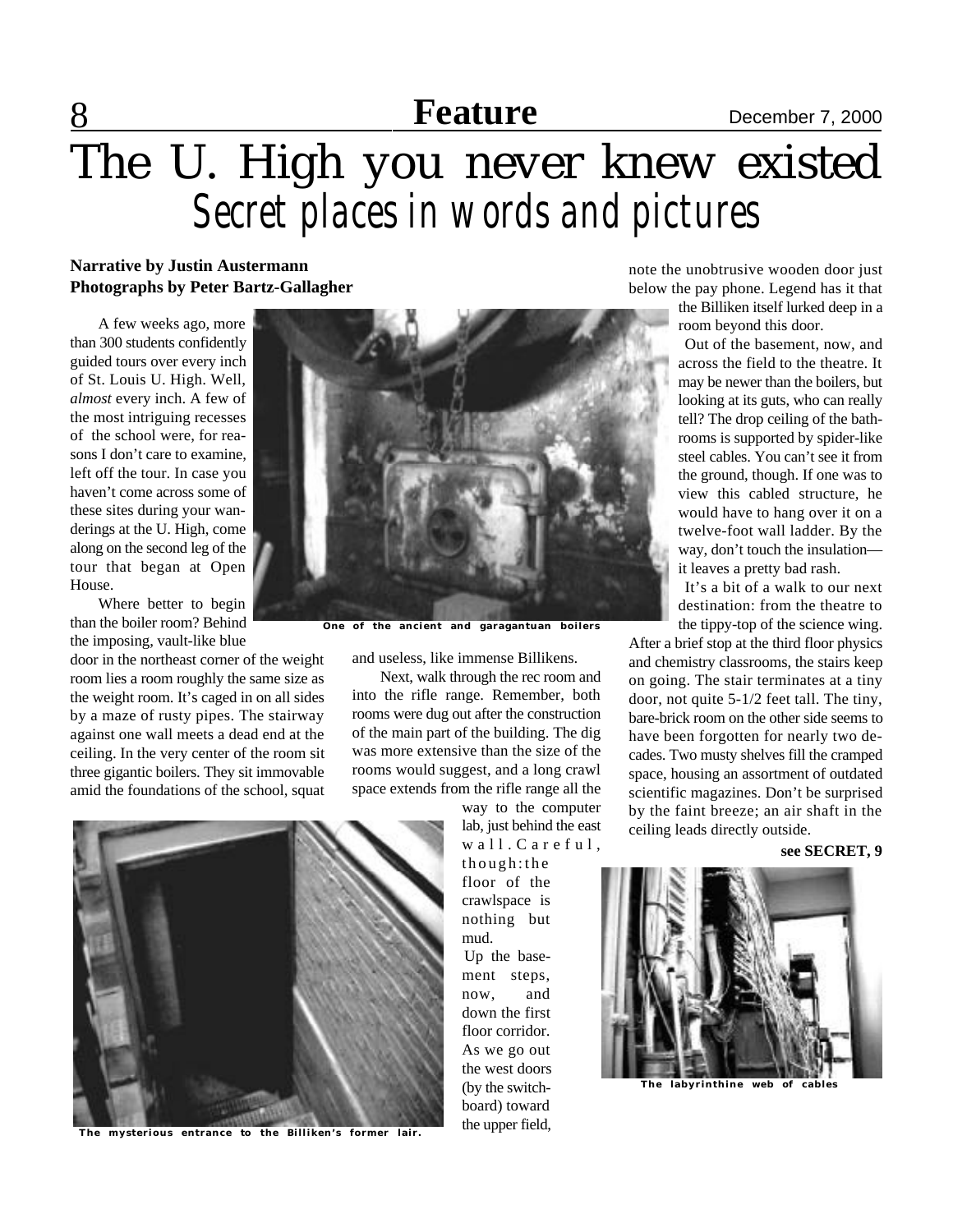### **Secember 7, 2000 Reature** Blood Blood Blood Blood Blood Blood Blood Blood Blood Blood Blood Blood Blood Blood B **Feature**

## SECRETS

#### (from 8)

Back down onto the beaten track, the nervous system of the school traces back to a little room off the center corridor, second floor. Countless bundles of wires keep the school's computers, or phones, or *something* running at a steady hum. No one really knows what it all does. Except the FBI. It may be tempting to see what exactly would happen if a few of the wires got redirected, but please don't touch.

Continue down the corridor to the English office. Here it is history rather than technology that emerges from the



**This drop-ceiling is only visible with improvised lighting twelve feet off the closet floor.**



**An uncommon view of this cross from the windswept snowy roof**

wall. Just ask any English teacher to show you the pillar capital that was never covered over with drywall. It is a remanant of times gone by, when the office was actually the choir



**A detail of the stunning woodwork in the North American Martyrs Chapel**

of the chapel.

loft

While we're on the subject of chapels, stop by the North American Martyrs Chapel at the end of the second floor hallway in the Jesuit wing. The victim of remodeling and low student traffic, the chapel is one of the few quiet, sacred havens amid a bustling campus.

Our final stop is the roof of the Jesuit wing, and a "sky unbound by laws." The snowplow hasn't made it up here yet. There's not a great deal more to be said about

> this roof more than any other roof, just one question: who decided that the best place for a lightning rod was bolted to the back of the cross?

Well, that's your school. Maybe this tour wasn't as spick-and-span as others you may have been on, but I think it's more real somehow. St. Louis U. High, just like any other place, has its guts as well as its beauty.Why hide it?

rep<br>st. Louis' only weekly high school newspaper ews

*prepnews@sluh.org www.sluh.org*

### Volume LXV, Issue 11

**Editor in Chief**: Tim Elfrink **Editor:** Andrew Ivers **Assistant Editor**: Raj Joseph **Sports Editors**: Peter Bartz-Gallagher, Matt Snively **Features Editor**: Justin Austermann **Core Staff**: Kevin Moore ,Andrew Neilsen, Drew Niermann, Tom O'Brien, Ryan Oldani **Layout Staff**: Matt Hoffman **Web Staff**:Chip Duebner **Photography**: Peter Bartz-Gallagher, Matt Snively, Kevin Moore **Artist**: Mike Garcia **Reporters**: Jeff Dueker, Shawn Furey, Brian Kane, Mike Smallwood **Computer Consultant**: Mr. Bob Overkamp **Moderators:** Ms. Bonnie Laughlin, Mr. Steve Missey, Mr. Patrick Zarrick

**Masthead Design**: Rachel Marling